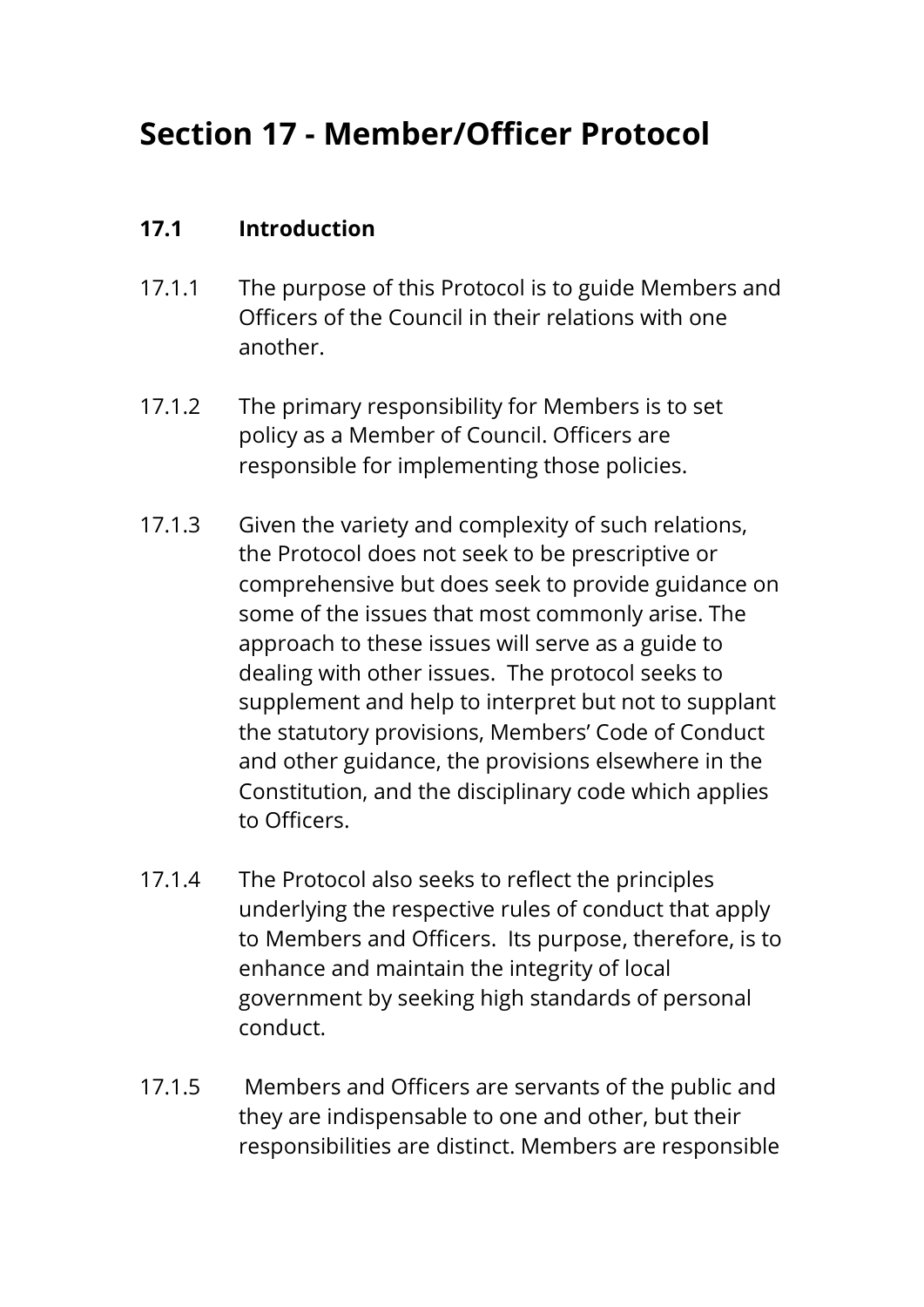to the electorate and serve only so long as their term of office lasts. Officers are responsible to the council.

17.1.6 The relationship has to function without compromising the ultimate responsibilities of Officers to the Council as a whole, and with due regard to such technical, financial, professional and legal advice that Officers can legitimately provide to Members. The Protocol seeks to set a framework that assists the working relationships between Members and Officers.

# **17.2 Roles of Members**

- 17.2.1 Members undertake many different roles. Broadly these are:
	- (a) To determine council policy and provide community leadership
	- (b) To monitor and review council performance in delivering services
	- (c) To represent the council externally; and
	- (d) To act as advocates for their constituents.

#### **17.3 Roles of Officers**

- 17.3.1 Briefly, Officers have the following main roles:
	- (a) Providing professional advice to the Council and its various bodies and to individual Members.
	- (b) Initiating policy proposals.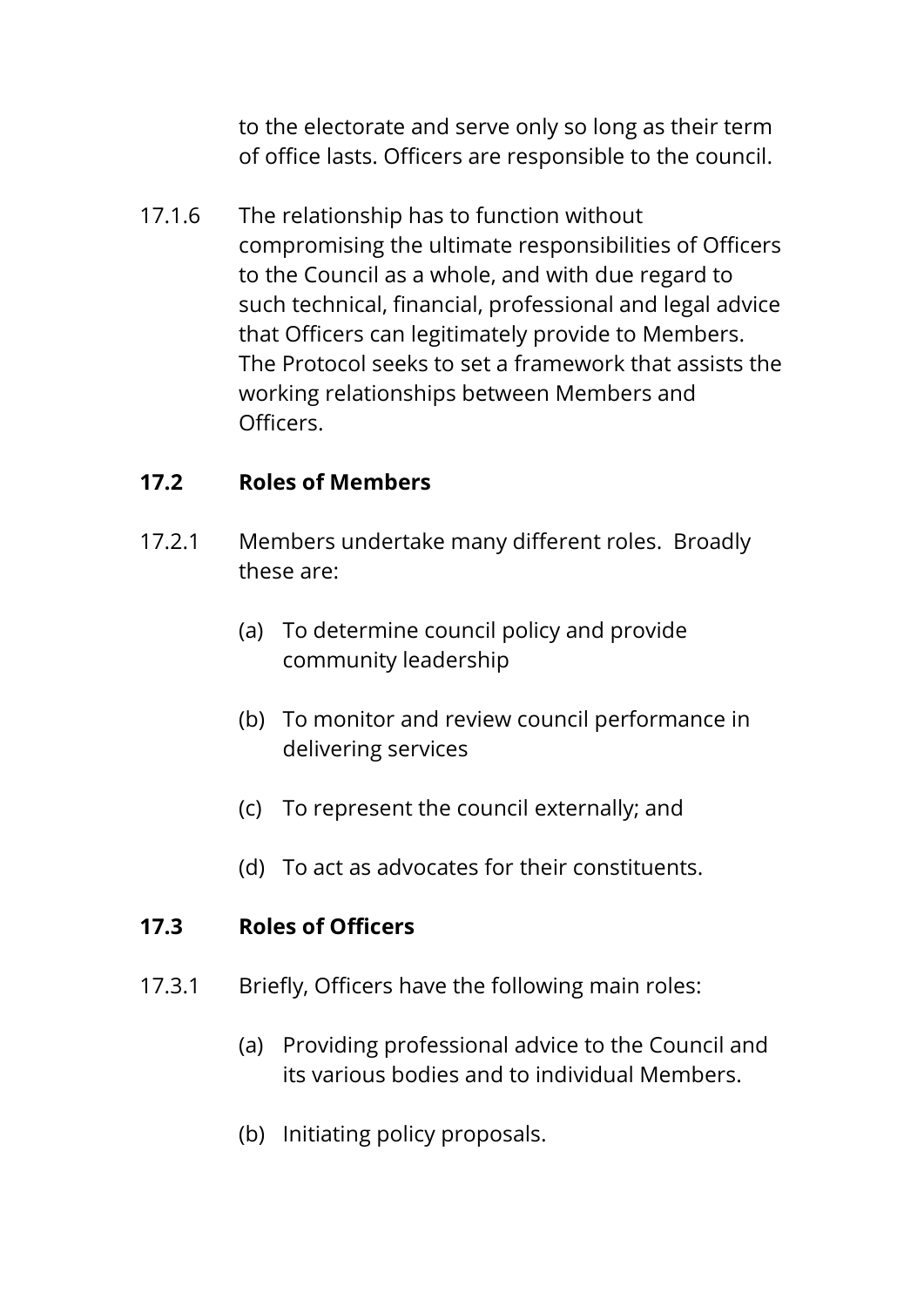- (c) Implementing agreed policy, managing and providing services and being accountable for the efficiency and effectiveness of the services provided.
- (d) Ensuring that the Council always acts in a lawful manner.

# **17.4 Respect and Courtesy**

- 17.4.1 For the effective conduct of Council business there must be mutual respect, trust and courtesy in all meetings and contacts, both formal and informal, between Members and Officers. It is important that both Members and Officers remember their respective obligations to enhance the Council's reputation and to do what they can to avoid criticism of other Members, or other Officers, in public places.
- 17.4.2 Members should not raise matters relating to the conduct or capability of an Officer at meetings held in public or before the press as an Officer has no means of responding to such criticisms in public. If a Member is dissatisfied with the conduct of an Officer, they should refer the matter to the relevant individual:
	- If dissatisfied with the conduct of an Officer, they should refer the matter to the relevantHead of Service who will carry out an investigation using the Council's agreed procedure.
	- If a complaint relates to a Chief Officer or the Statutory Officers the matter should be referred to the Chief Executive.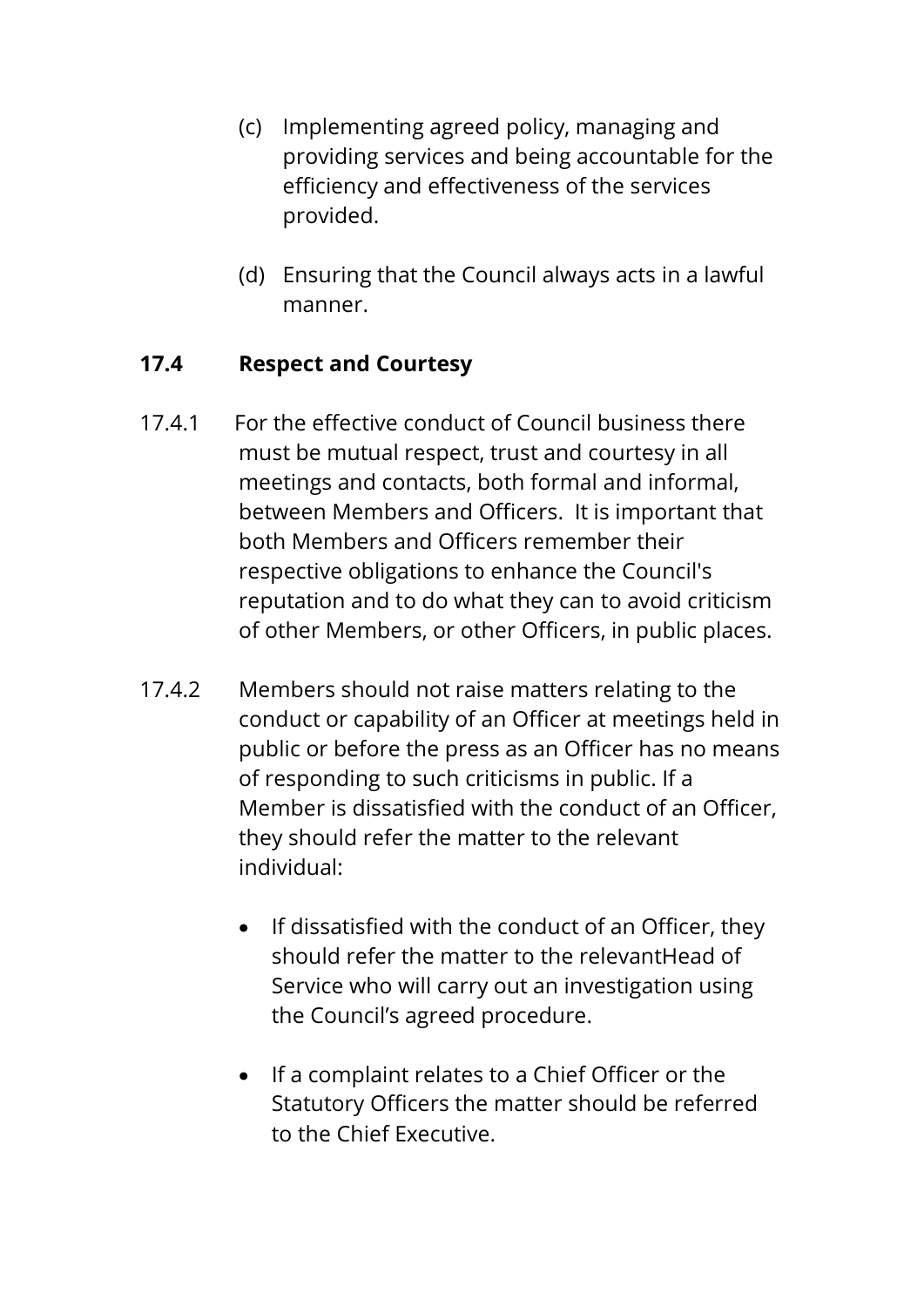If a complaint relates to the Chief Executive the matter should be referred to the Leader of the Council.

#### **17.5 Undue Pressure**

- 17.5.1 A Member should not apply undue pressure on an Officer either to do anything that they are not empowered to do or to undertake work outside normal duties or outside normal hours. Particular care needs to be taken in connection with the use of Council property and services.
- 17.5.2 Members must respect the impartiality of Officers and do nothing to compromise it, e.g. by insisting that an Officer change their professional advice.
- 17.5.3 Similarly, an Officer must neither seek to use undue influence on an individual Member to make a decision in their favour, nor raise personal matters to do with their job, nor make claims or allegations about other Officers.

# **17.6 Familiarity**

17.6.1 Close personal familiarity between individual Members and Officers can damage the principle of mutual respect. It could also, intentionally or accidentally, lead to the passing of Confidential Information. Such familiarity could also cause embarrassment to other Members and/or Officers and could give rise to suspicions of favouritism.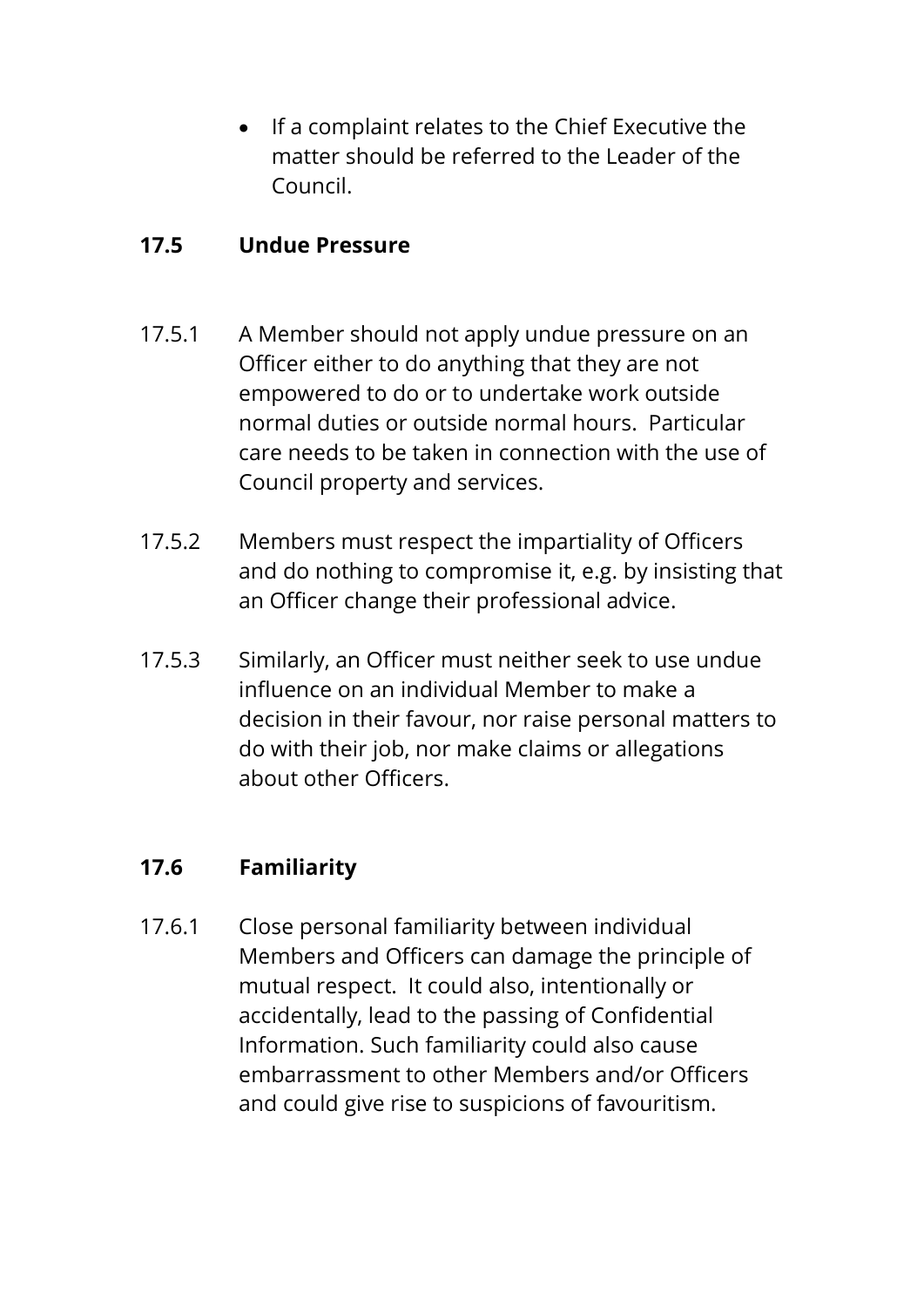- 17.6.2 Members should be aware of the need for a professional relationship with Officers.
- 17.6.3 Any familial relations between a Member and an Officer must be declared to the Monitoring Officer as soon as it is known about. If the Officer is about to be appointed, following a recruitment process, the Monitoring Officer must confirm in writing that the appointment is still acceptable.

# **17.7 Breach of Protocol**

- 17.7.1 If a Member considers that he has not been treated with proper respect or courtesy they may raise the issue with the Officer's line manager. If direct discussion with the line manager does not resolve the complaint it should be referred to the Head of Service responsible for the Officer concerned. Breach of the Protocol may give rise to disciplinary proceedings against an Officer if the circumstances warrant it.
- 17.7.2 If an Officer considers that a Member has contravened the protocol they should consult their line manager who will, if necessary, involve the Head of Service. In certain circumstances breach of the Protocol may also constitute a breach of the Members' Code of Conduct. If the breach is sufficiently serious this may warrant a formal reference to the Monitoring Officer as a complaint to be considered for potential investigation by the Standards Committee but many complaints will be capable of an informal resolution. The Monitoring Officer or the Chief Executive will assist in this process if necessary.

# **17.8 Provision of Advice and Information to Members**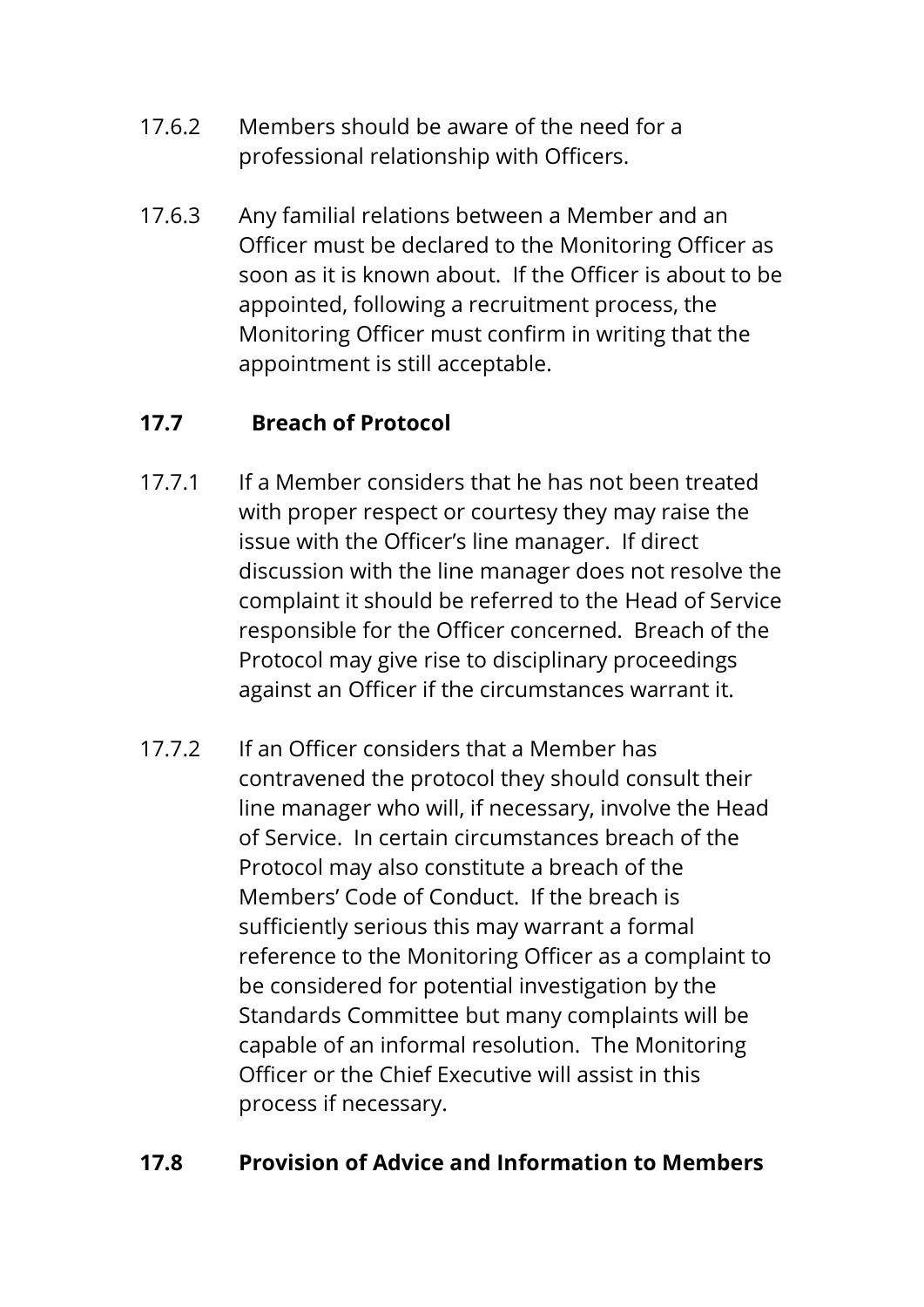- 17.8.1 Members are free to approach Officers of the Council to provide them with such information and advice as they may reasonably need in order to assist them in discharging their role as a Member of the Council. This can range from a request for general information about some aspect of the Council's activities to a request for specific information on behalf of a constituent.
- 17.8.2 Officers should always endeavour to respond to requests for information promptly and should in any event inform the Member if there is likely to be any delay in dealing with an enquiry. As a minimum the timescale for responding to correspondence should be observed i.e. either a full response or, if this is not possible, an acknowledgement that fully explains what is happening within five working days of the receipt of the enquiry.
- 17.8.3 The legal rights of Members to inspect Council documents are covered partly by statute and partly by common law.
- 17.8.4 The Access to Information Procedure Rules in the Constitution explain the position with regard to access to papers relating to the business of a Council body.
- 17.8.5 The exercise of the common law right depends upon a Member's ability to demonstrate a "need to know". In this respect a Member has no right to "a roving commission" to examine any documents of the Council. Mere curiosity is not sufficient.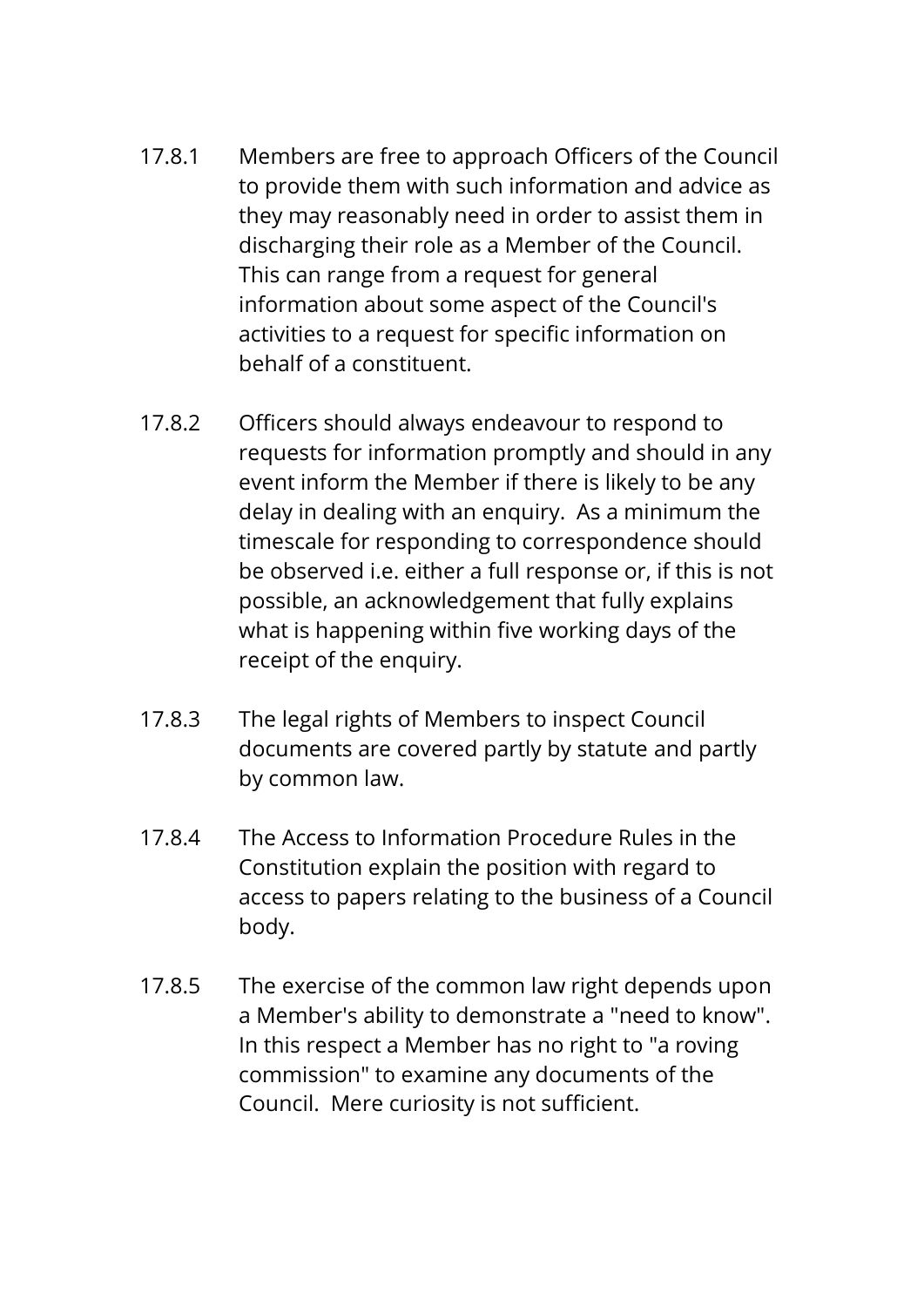- 17.8.6 Members may be entitled under the Freedom of Information Act 2000 to receive information which falls outside their common law rights based on the "need to know". Officers are encouraged to supply documents to Members without the need for a formal Freedom of Information request if it is apparent from the Member's enquiry that any individual would be entitled to receive such documentation. The Council's Information Governance and Data Protection Manager will be able to advise on whether any request would fall within the Freedom of Information Act 2000.
- 17.8.7 The information sought by a Member should only be provided by the respective service as long as it is within the limits of the service's resources. For their part, Members should seek to act reasonably in the number and content of the requests they make.
- 17.8.8 It is important for services and their staff to keep Members informed both about the major issues concerning the Council and, more specifically, about issues and events affecting the areas that they represent. Local Members should be informed about proposals that affect their Wards and should also be invited to attend Council initiated events within their Wards.
- 17.8.9 If a Member asks for specific information relating to the work of a particular service which is on the agenda of a Committee meeting, and it appears possible or likely that the issue could be raised or question asked on the basis of the information provided at that meeting, then the appropriate Executive Member or Committee Chairman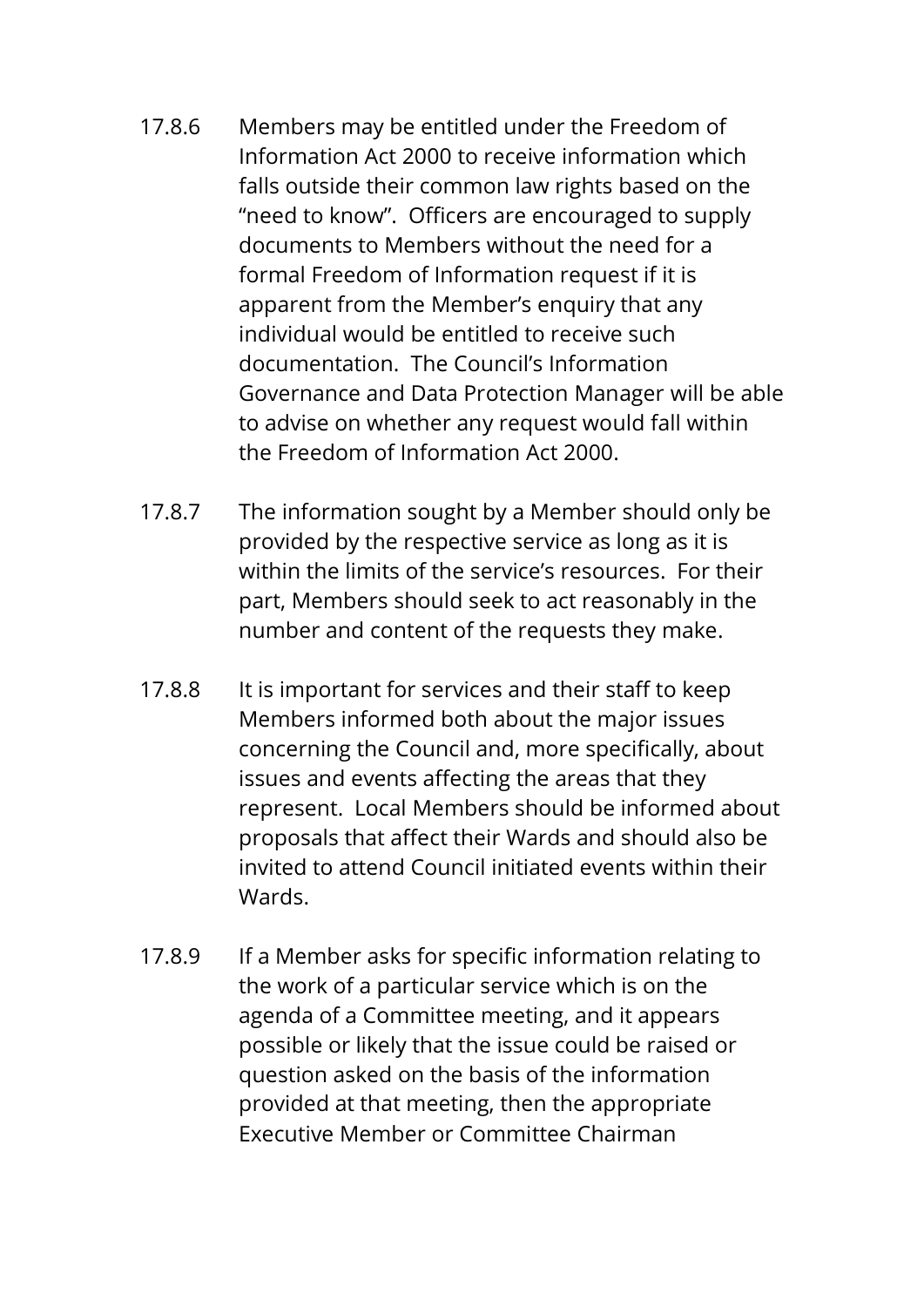concerned should be advised about the information provided.

17.8.10 Officers have to advise Members from time to time that a certain course of action cannot be carried out. Members sometimes assume that this is a case of Officers deliberately obstructing the wishes of politicians. Officers are employed to give unbiased professional advice and. Officers are encouraged to accompany negative advice with suggestions as to how Members might achieve some or all of their objectives in other ways.

# **17.9 Confidentiality**

- 17.9.1 Members should be aware of their data protection responsibility. The Council may disclose personal information to a Member which should only be used for the purposes of carrying out their duties.
- 17.9.2 Members must not disclose information given to them in confidence by anyone, or information acquired which they believe, or ought reasonably to be aware, is of a confidential nature, except where:
	- (a) they have the consent of a person authorised to give it;
	- (b) they are required by law to do so;
	- (c) the disclosure is made to a third party for the purpose of obtaining professional advice provided that the third party agrees not to disclose the information to any other person; or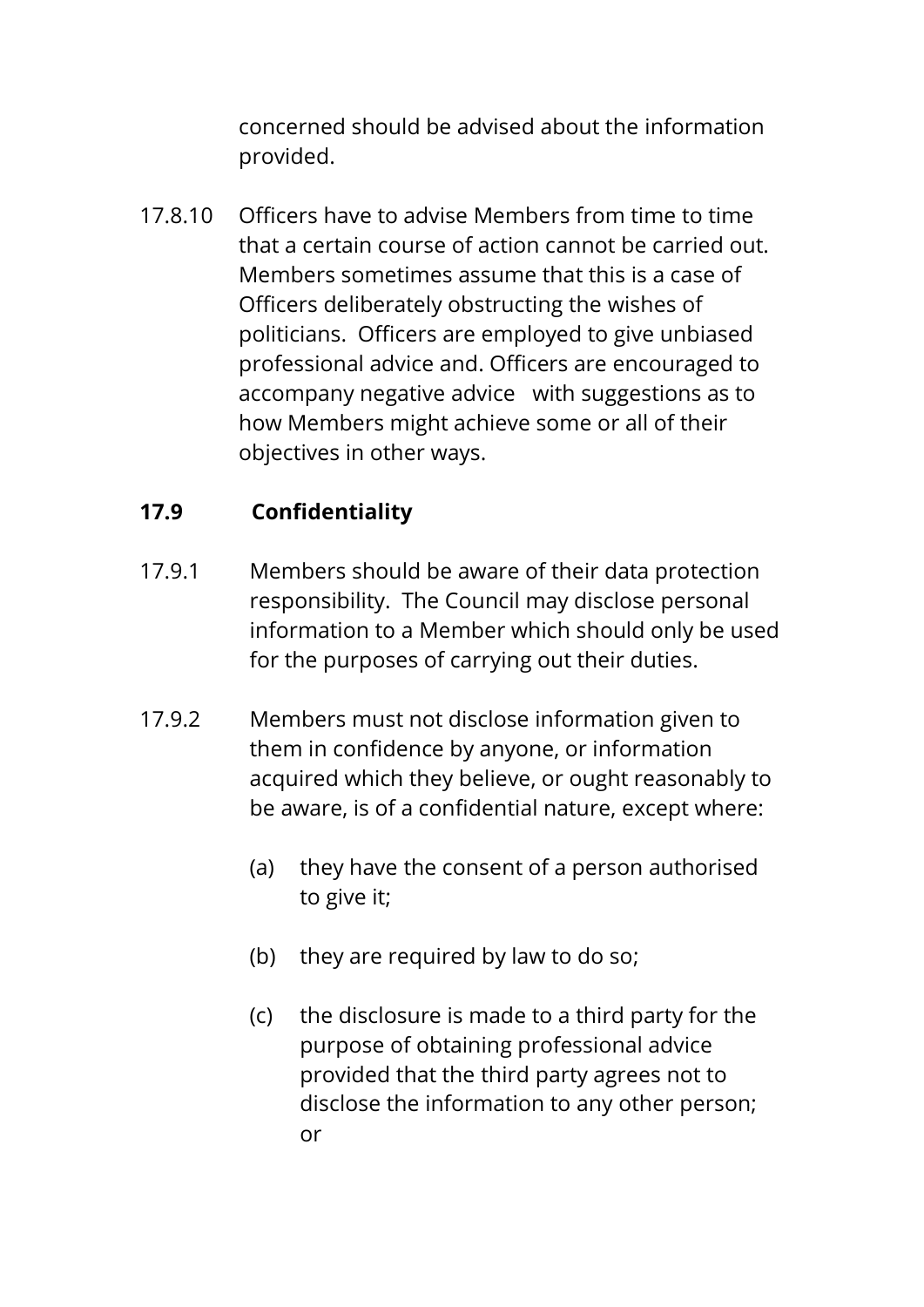- (d) the disclosure is:
	- (i) reasonable and in the public interest; and
	- (ii) made in good faith and in compliance with the reasonable requirements of the authority.
- 17.9.3 Confidential Committee papers (pink papers) are to be treated as Confidential Information unless the relevant Committee resolves not to exclude press and public. Members are reminded that the author of the report makes the initial decision as to whether or not the papers are to be treated as confidential. The decision as to whether they remain confidential is for the Committee. Other information may be confidential if it falls into one of the seven definitions of information that is exempt from disclosure to the public and press which is at paragraph 12.9.4 in Section 12 - Access to Information Procedure Rules.
- 17.9.4 Officers should make it clear to Members if they are giving them Confidential Information. If a Member is not sure whether information is confidential, they should ask the relevant Officer and treat the information as confidential in the meantime.
- 17.9.5 Any Council information provided to a Member must only be used by the Member in connection with the proper performance of the Member's duties as a Member of the Council.
- 17.9.6 If a Member receives Confidential Information and considers it should be disclosed to another person because it is reasonable and in the public interest to do so then he or she must first consult with the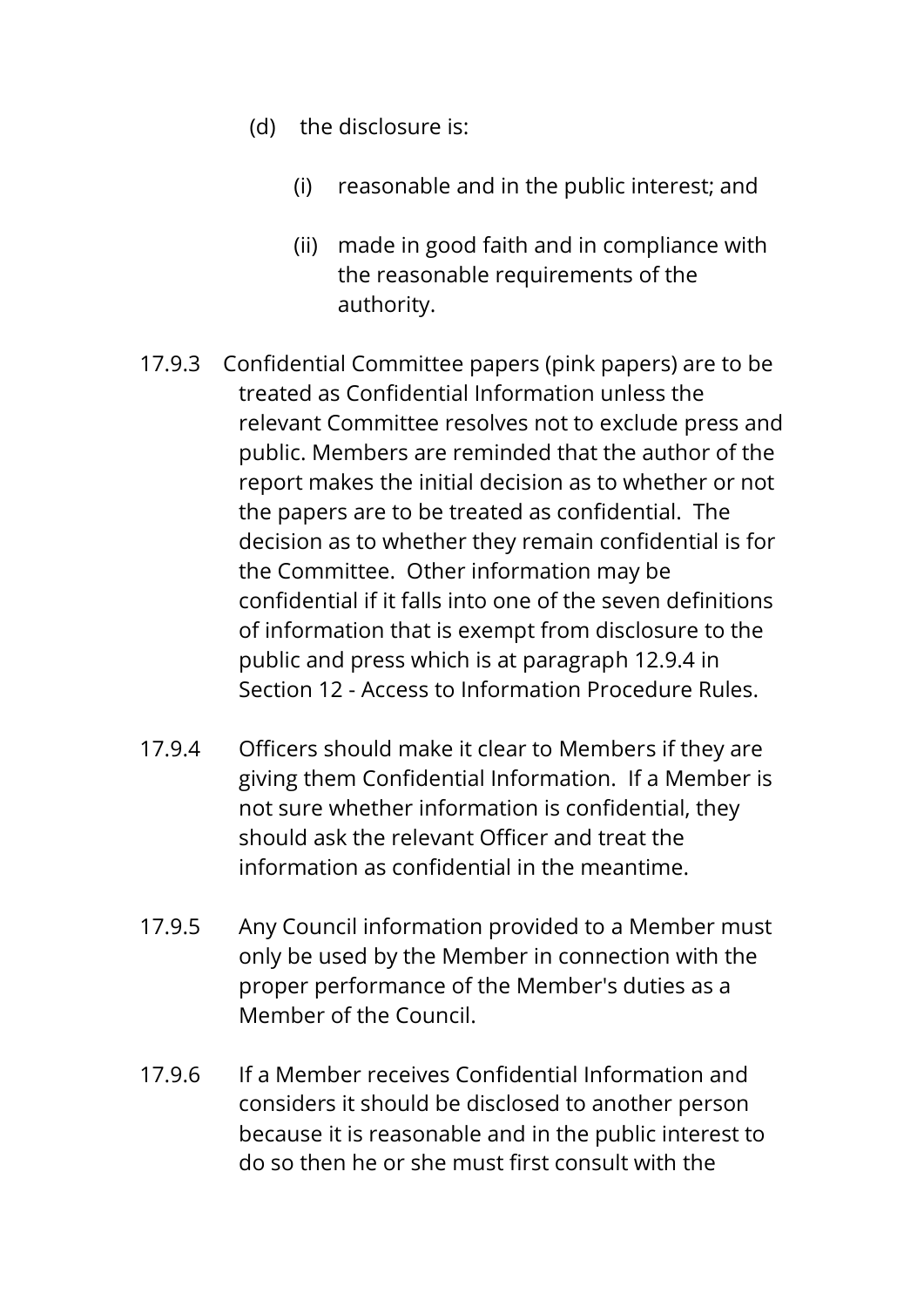Monitoring Officer and shall not disclose the information without having regard to any advice given by that Officer.

# **17.10 Safeguarding**

17.10.1 Members and Officers must be cognisant of the councils safeguarding policy in their dealings with each other at all times and seek advice from the Council's Lead Safeguarding Officer.

# **17.11 Involvement of Ward Members**

- 17.11.1 Ward Members should be kept informed and consulted on relevant matters affecting their Ward, i.e. on Planning, Licensing and other relevant matters. In the case of public meetings in a particular locality, the Ward Member will normally be invited to attend and could normally be expected to be consulted on any form or consultative exercise on local issues.
- 17.11.2 So far as decision making is concerned, however, Members remain accountable to the whole electorate of the District and must make a personal decision on matters which come before them, balancing the interests of the electorate as a whole, including those members of the public who did not vote for them.

# **17.12 Provision of Support Services to Members**

17.12.1 The only basis on which the Council can lawfully provide support services (e.g. stationery, word processing, printing, photocopying, transport, etc) to Members is to assist them in discharging their role as Members of the Council. Such support services must therefore only be used on Council business. They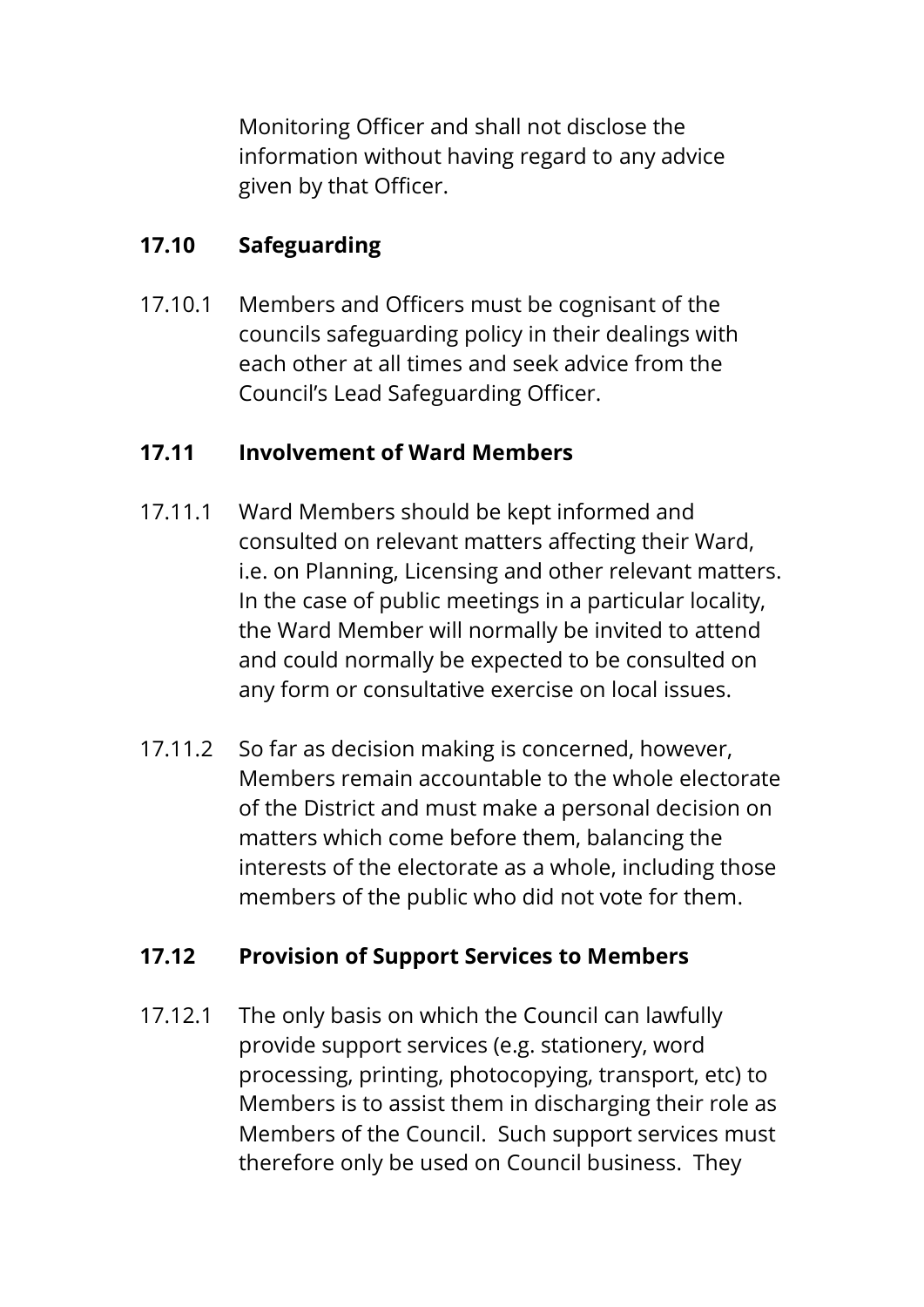should never be used in connection with party political or campaigning activity or for private purposes.

# **17.13 Correspondence**

- 17.13.1 Official letters on behalf of the Council should be sent in the name of the appropriate Officer, rather than in the name of a Member. There are circumstances where a letter sent in the name of a Member is perfectly appropriate, for example, in response to a letter of enquiry or complaint sent direct to that Member. Letters which, for example, create obligations or give instructions on behalf of the Council should never be sent out in the name of a Member.
- 17.13.2 When acting in an official capacity Members shall only use the Council email address provided for that Member when acting in an official capacity as a Member. The use of personal e-mail addresses or those of other authorities (for example town/county) is strictly prohibited as it exposes the council to significant risks under the General Data Protection Regulation (Regulation (EU) 2016/679)

# **17.14 The Council's Role as Employer**

17.14.1 In their dealings with Officers, Members should recognise and have regard to the Council's role as employer. Members should be aware that Officers could rely on inappropriate behaviour of a Member in an employment case against the Council.

# **17.15 Political Activity**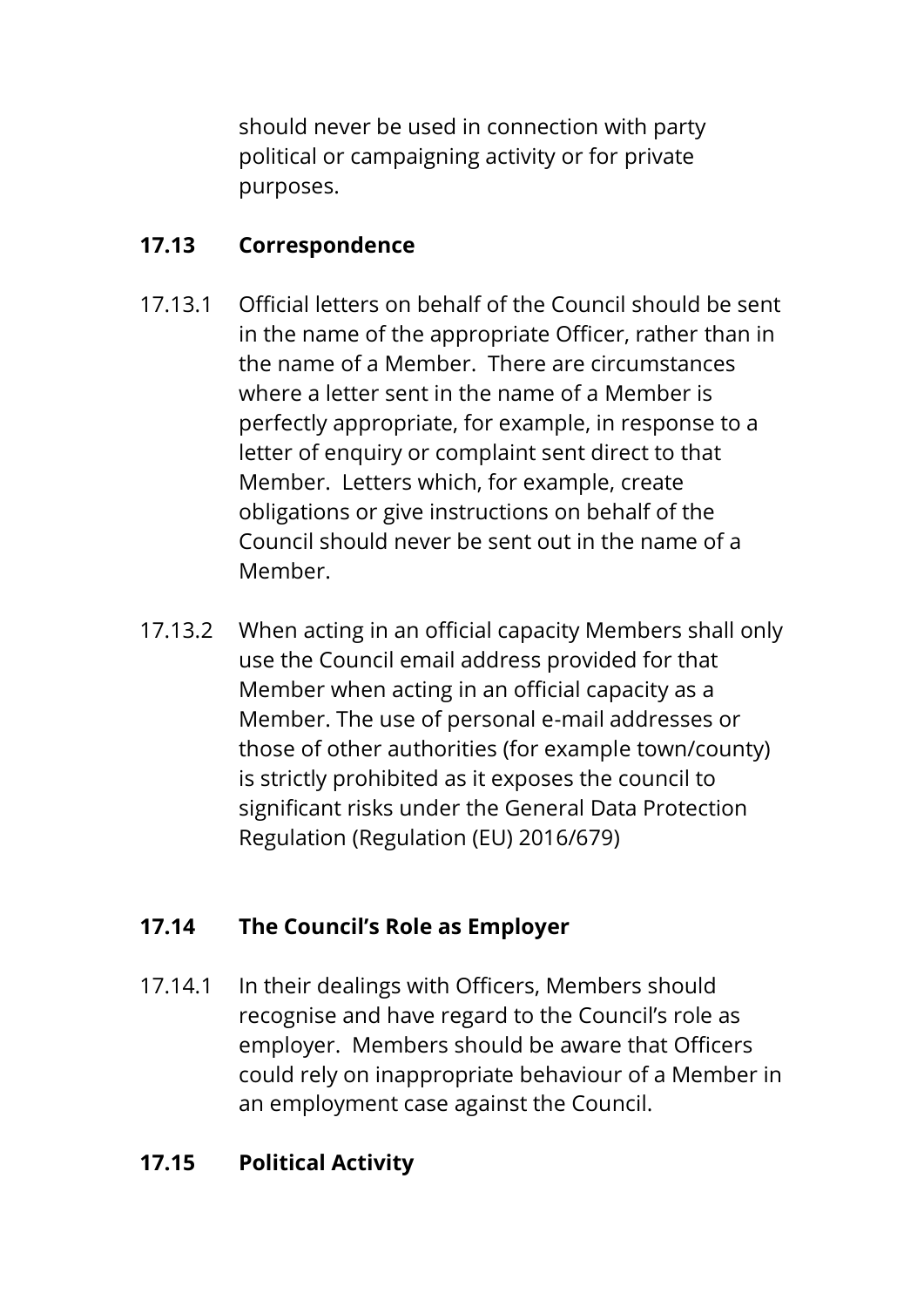17.15.1 There are a number of constraints that apply to an Officer who occupies a post that is designated as "politically restricted" under the terms of the Local Government and Housing Act 1989.

# **17.16 Political Party Group Meetings**

- 17.16.1 Party groups are an integral part of the way the council works and it is a proper function of Officers to support and contribute to party group consideration if required.
- 17.16.2 It is common for party groups to give preliminary consideration to matters of Council business in advance of such matters being considered by the relevant decision making body. Officers may properly be called upon to support and contribute to such deliberations by party groups provided they maintain a stance which is politically impartial.
- 17.16.3 Any attendance of an Officer at a meeting of a party group shall be with the prior agreement of the Chief Executive. Usually the only Officers involved in attending group meetings will be the Chief Executive, Deputy Chief Executive and Heads of Service.
- 17.16.4 Officers will provide factual information and advice only on areas within their professional remit and in relation to issues currently or shortly to be considered by the Council, provided that the request does not relate to an individual matter such as a planning application, or does not disclose information given at a confidential briefing with the Executive. Such advice should be available to all party groups.